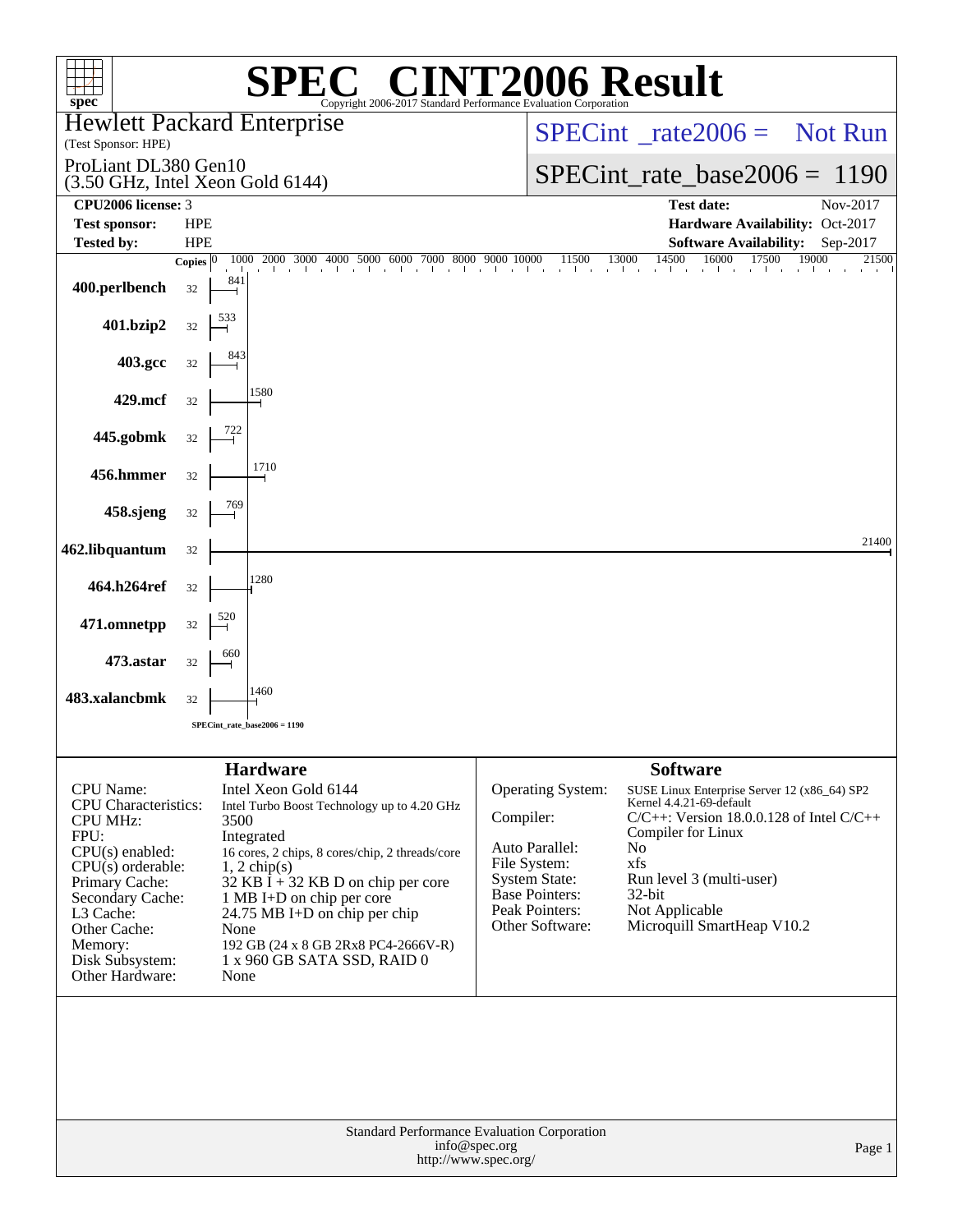

#### Hewlett Packard Enterprise

(Test Sponsor: HPE)

#### ProLiant DL380 Gen10

(3.50 GHz, Intel Xeon Gold 6144)

 $SPECTnt_rate2006 = Not Run$ 

## [SPECint\\_rate\\_base2006 =](http://www.spec.org/auto/cpu2006/Docs/result-fields.html#SPECintratebase2006) 1190

**[CPU2006 license:](http://www.spec.org/auto/cpu2006/Docs/result-fields.html#CPU2006license)** 3 **[Test date:](http://www.spec.org/auto/cpu2006/Docs/result-fields.html#Testdate)** Nov-2017 **[Test sponsor:](http://www.spec.org/auto/cpu2006/Docs/result-fields.html#Testsponsor)** HPE **[Hardware Availability:](http://www.spec.org/auto/cpu2006/Docs/result-fields.html#HardwareAvailability)** Oct-2017 **[Tested by:](http://www.spec.org/auto/cpu2006/Docs/result-fields.html#Testedby)** HPE **[Software Availability:](http://www.spec.org/auto/cpu2006/Docs/result-fields.html#SoftwareAvailability)** Sep-2017

### **[Results Table](http://www.spec.org/auto/cpu2006/Docs/result-fields.html#ResultsTable)**

|                    | <b>Base</b>                                                                                              |                |       |                |       |                |            |               | <b>Peak</b>    |              |                |              |                |              |
|--------------------|----------------------------------------------------------------------------------------------------------|----------------|-------|----------------|-------|----------------|------------|---------------|----------------|--------------|----------------|--------------|----------------|--------------|
| <b>Benchmark</b>   | <b>Copies</b>                                                                                            | <b>Seconds</b> | Ratio | <b>Seconds</b> | Ratio | <b>Seconds</b> | Ratio      | <b>Copies</b> | <b>Seconds</b> | <b>Ratio</b> | <b>Seconds</b> | <b>Ratio</b> | <b>Seconds</b> | <b>Ratio</b> |
| 400.perlbench      | 32                                                                                                       | 374            | 835   | 372            | 841   | 372            | 841        |               |                |              |                |              |                |              |
| 401.bzip2          | 32                                                                                                       | 578            | 534   | 580            | 532   | 579            | 533        |               |                |              |                |              |                |              |
| $403.\mathrm{gcc}$ | 32                                                                                                       | 308            | 837   | 306            | 843   | 305            | 845        |               |                |              |                |              |                |              |
| $429$ .mcf         | 32                                                                                                       | 185            | 1580  | 185            | 1580  | 184            | 1590       |               |                |              |                |              |                |              |
| $445$ .gobm $k$    | 32                                                                                                       | 465            | 722   | 465            | 722   | 464            | 723        |               |                |              |                |              |                |              |
| 456.hmmer          | 32                                                                                                       | 175            | 1710  | 174            | 1710  | 174            | 1710       |               |                |              |                |              |                |              |
| $458$ .sjeng       | 32                                                                                                       | 504            | 769   | 504            | 768   | 504            | 769        |               |                |              |                |              |                |              |
| 462.libquantum     | 32                                                                                                       | 30.9           | 21400 | 30.9           | 21400 | 31.0           | 21400      |               |                |              |                |              |                |              |
| 464.h264ref        | 32                                                                                                       | 543            | 1300  | 555            | 1280  | 557            | 1270       |               |                |              |                |              |                |              |
| 471.omnetpp        | 32                                                                                                       | 385            | 520   | 385            | 519   | 385            | <b>520</b> |               |                |              |                |              |                |              |
| 473.astar          | 32                                                                                                       | 340            | 660   | 340            | 660   | 339            | 662l       |               |                |              |                |              |                |              |
| 483.xalancbmk      | 32                                                                                                       | 152            | 1460  | 151            | 1460  | 151            | 1460       |               |                |              |                |              |                |              |
|                    | Results appear in the order in which they were run. Bold underlined text indicates a median measurement. |                |       |                |       |                |            |               |                |              |                |              |                |              |

#### **[Submit Notes](http://www.spec.org/auto/cpu2006/Docs/result-fields.html#SubmitNotes)**

 The numactl mechanism was used to bind copies to processors. The config file option 'submit' was used to generate numactl commands to bind each copy to a specific processor. For details, please see the config file.

### **[Operating System Notes](http://www.spec.org/auto/cpu2006/Docs/result-fields.html#OperatingSystemNotes)**

 Stack size set to unlimited using "ulimit -s unlimited" Transparent Huge Pages enabled by default Filesystem page cache cleared with: shell invocation of 'sync; echo 3 > /proc/sys/vm/drop\_caches' prior to run runspec command invoked through numactl i.e.: numactl --interleave=all runspec <etc> irqbalance disabled with "service irqbalance stop" tuned profile set wtih "tuned-adm profile throughput-performance" VM Dirty ratio was set to 40 using "echo 40 > /proc/sys/vm/dirty\_ratio" Numa balancing was disabled using "echo 0 > /proc/sys/kernel/numa\_balancing"

#### **[Platform Notes](http://www.spec.org/auto/cpu2006/Docs/result-fields.html#PlatformNotes)**

BIOS Configuration: Thermal Configuration set to Maximum Cooling LLC Prefetch set to Enabled LLC Dead Line Allocation set to Disabled Memory Patrol Scrubbing set to Disabled Workload Profile set to General Throughput Compute Minimum Processor Idle Power Core C-State set to C1E Sysinfo program /home/cpu2006/config/sysinfo.rev6993 Continued on next page

> Standard Performance Evaluation Corporation [info@spec.org](mailto:info@spec.org) <http://www.spec.org/>

Page 2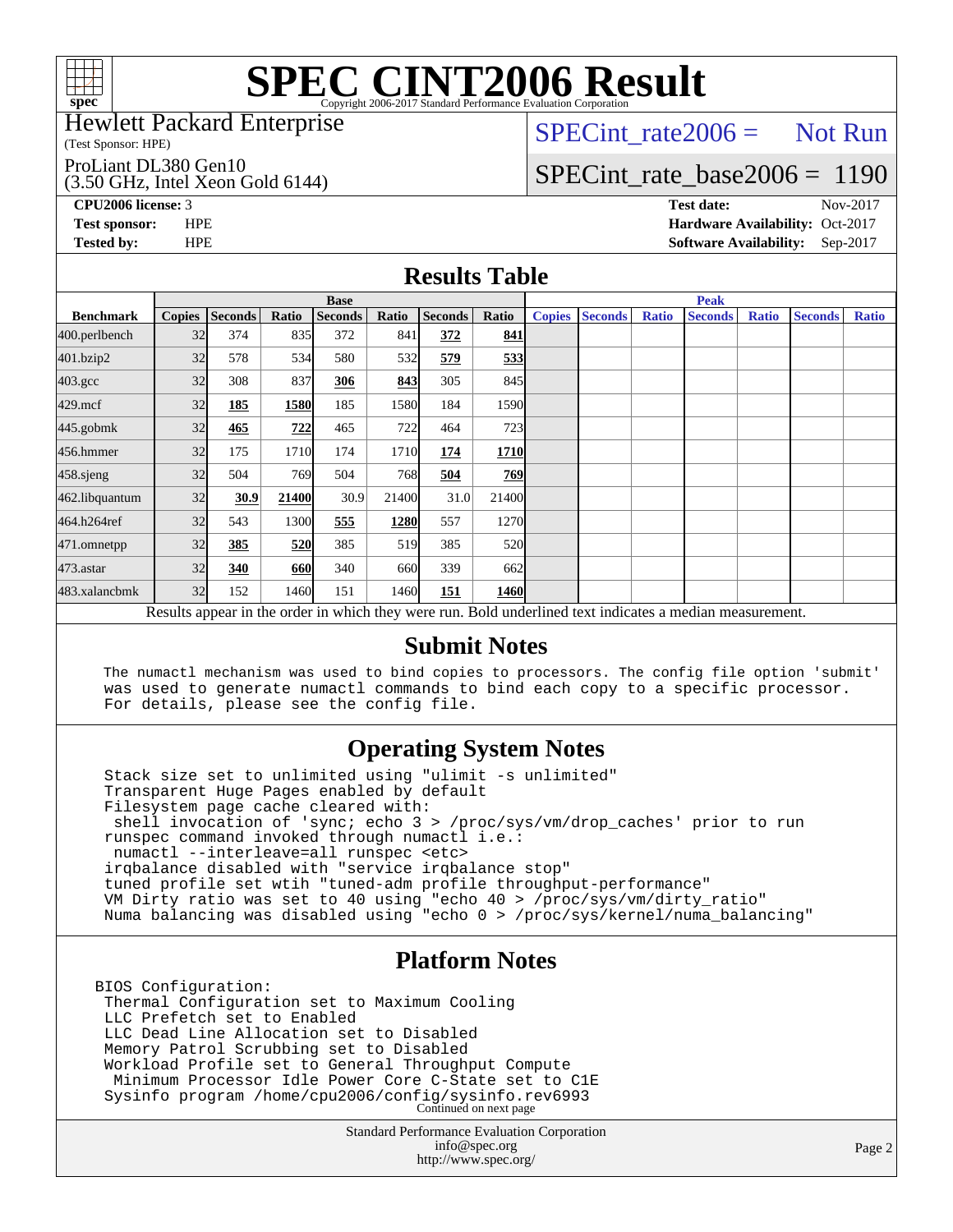

Hewlett Packard Enterprise

[SPECint\\_rate2006 =](http://www.spec.org/auto/cpu2006/Docs/result-fields.html#SPECintrate2006) Not Run

(Test Sponsor: HPE) ProLiant DL380 Gen10

(3.50 GHz, Intel Xeon Gold 6144)

[SPECint\\_rate\\_base2006 =](http://www.spec.org/auto/cpu2006/Docs/result-fields.html#SPECintratebase2006) 1190

**[CPU2006 license:](http://www.spec.org/auto/cpu2006/Docs/result-fields.html#CPU2006license)** 3 **[Test date:](http://www.spec.org/auto/cpu2006/Docs/result-fields.html#Testdate)** Nov-2017 **[Test sponsor:](http://www.spec.org/auto/cpu2006/Docs/result-fields.html#Testsponsor)** HPE **[Hardware Availability:](http://www.spec.org/auto/cpu2006/Docs/result-fields.html#HardwareAvailability)** Oct-2017 **[Tested by:](http://www.spec.org/auto/cpu2006/Docs/result-fields.html#Testedby)** HPE **[Software Availability:](http://www.spec.org/auto/cpu2006/Docs/result-fields.html#SoftwareAvailability)** Sep-2017

#### **[Platform Notes \(Continued\)](http://www.spec.org/auto/cpu2006/Docs/result-fields.html#PlatformNotes)**

| <b>Standard Performance Evaluation Corporation</b><br>info@spec.org<br>http://www.spec.org/                                                                                                                                                                                                                                                                                                                                                 | Page 3 |
|---------------------------------------------------------------------------------------------------------------------------------------------------------------------------------------------------------------------------------------------------------------------------------------------------------------------------------------------------------------------------------------------------------------------------------------------|--------|
| SPEC is set to: /home/cpu2006<br>Continued on next page                                                                                                                                                                                                                                                                                                                                                                                     |        |
| run-level $3$ Nov $9$ 04:45                                                                                                                                                                                                                                                                                                                                                                                                                 |        |
| uname $-a$ :<br>Linux dl380gen10 4.4.21-69-default #1 SMP Tue Oct 25 10:58:20 UTC 2016<br>(9464f67) x86 64 x86 64 x86 64 GNU/Linux                                                                                                                                                                                                                                                                                                          |        |
| VERSION="12-SP2"<br>VERSION_ID="12.2"<br>PRETTY_NAME="SUSE Linux Enterprise Server 12 SP2"<br>ID="sles"<br>$ANSI$ _COLOR=" $0:32$ "<br>CPE_NAME="cpe:/o:suse:sles:12:sp2"                                                                                                                                                                                                                                                                   |        |
| # This file is deprecated and will be removed in a future service pack or<br>release.<br># Please check /etc/os-release for details about this release.<br>os-release:<br>NAME="SLES"                                                                                                                                                                                                                                                       |        |
| From /etc/*release* /etc/*version*<br>SuSE-release:<br>SUSE Linux Enterprise Server 12 (x86_64)<br>$VERSION = 12$<br>PATCHLEVEL = 2                                                                                                                                                                                                                                                                                                         |        |
| /usr/bin/lsb_release -d<br>SUSE Linux Enterprise Server 12 SP2                                                                                                                                                                                                                                                                                                                                                                              |        |
| From /proc/meminfo<br>MemTotal:<br>197554680 kB<br>HugePages_Total:<br>$\Omega$<br>Hugepagesize: 2048 kB                                                                                                                                                                                                                                                                                                                                    |        |
| From /proc/cpuinfo<br>model name : Intel(R) Xeon(R) Gold 6144 CPU @ 3.50GHz<br>2 "physical id"s (chips)<br>32 "processors"<br>cores, siblings (Caution: counting these is hw and system dependent. The<br>following excerpts from /proc/cpuinfo might not be reliable. Use with<br>caution.)<br>cpu cores $: 8$<br>siblings : 16<br>physical 0: cores 0 2 3 9 16 19 26 27<br>physical 1: cores 0 2 3 9 16 19 26 27<br>cache size : 25344 KB |        |
| This section contains SUT (System Under Test) info as seen by<br>some common utilities. To remove or add to this section, see:<br>http://www.spec.org/cpu2006/Docs/config.html#sysinfo                                                                                                                                                                                                                                                      |        |
| Revision 6993 of 2015-11-06 (b5e8d4b4eb51ed28d7f98696cbe290c1)<br>running on dl380gen10 Thu Nov 9 04:49:24 2017                                                                                                                                                                                                                                                                                                                             |        |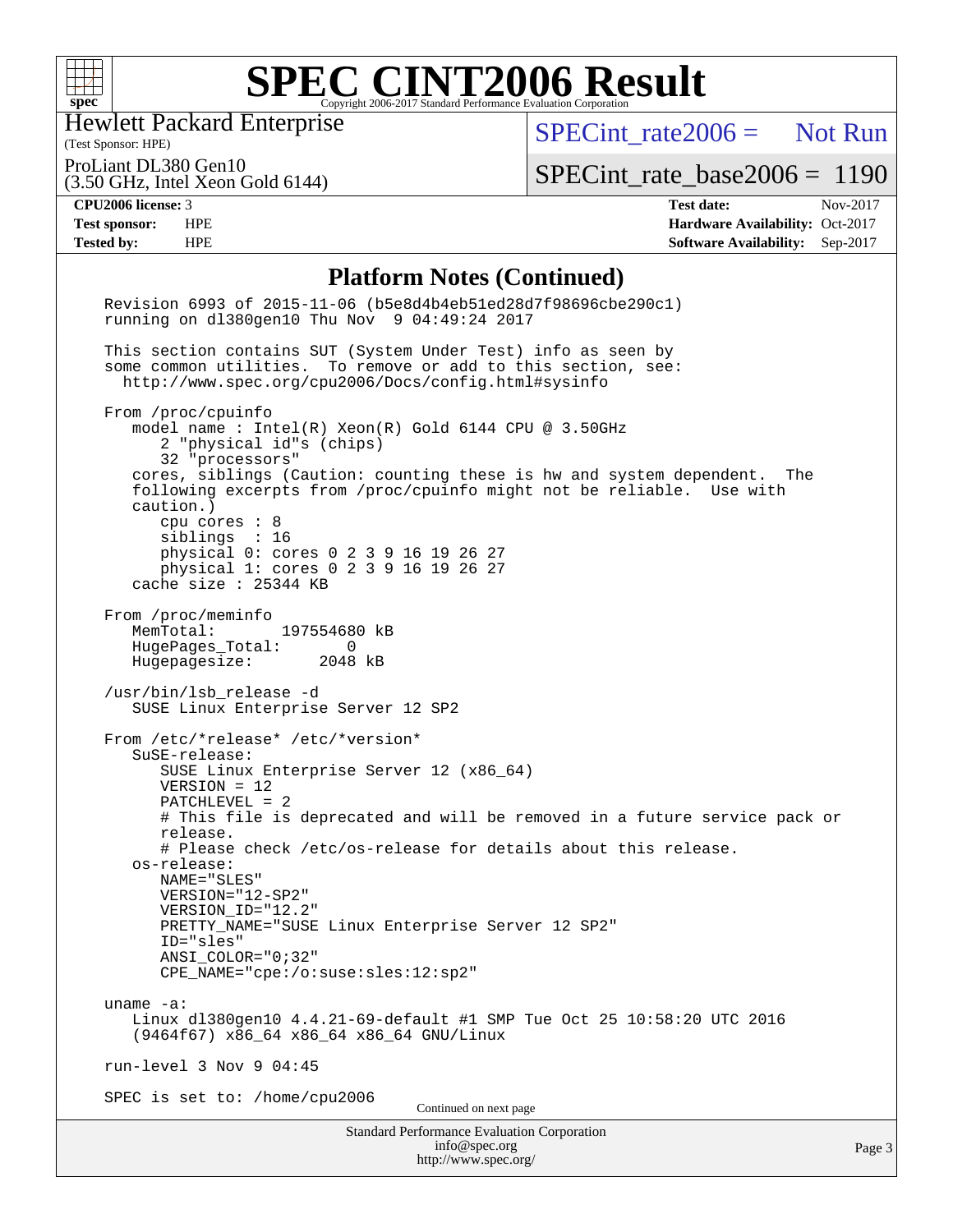

(Test Sponsor: HPE) Hewlett Packard Enterprise

(3.50 GHz, Intel Xeon Gold 6144)

 $SPECint rate2006 =$  Not Run

ProLiant DL380 Gen10

[SPECint\\_rate\\_base2006 =](http://www.spec.org/auto/cpu2006/Docs/result-fields.html#SPECintratebase2006) 1190

**[CPU2006 license:](http://www.spec.org/auto/cpu2006/Docs/result-fields.html#CPU2006license)** 3 **[Test date:](http://www.spec.org/auto/cpu2006/Docs/result-fields.html#Testdate)** Nov-2017 **[Test sponsor:](http://www.spec.org/auto/cpu2006/Docs/result-fields.html#Testsponsor)** HPE **[Hardware Availability:](http://www.spec.org/auto/cpu2006/Docs/result-fields.html#HardwareAvailability)** Oct-2017 **[Tested by:](http://www.spec.org/auto/cpu2006/Docs/result-fields.html#Testedby)** HPE **[Software Availability:](http://www.spec.org/auto/cpu2006/Docs/result-fields.html#SoftwareAvailability)** Sep-2017

#### **[Platform Notes \(Continued\)](http://www.spec.org/auto/cpu2006/Docs/result-fields.html#PlatformNotes)**

Filesystem Type Size Used Avail Use% Mounted on<br>  $\text{dev}$ /sdb4 xfs 852G 62G 790G 8% /home 62G 790G Additional information from dmidecode:

 Warning: Use caution when you interpret this section. The 'dmidecode' program reads system data which is "intended to allow hardware to be accurately determined", but the intent may not be met, as there are frequent changes to hardware, firmware, and the "DMTF SMBIOS" standard.

 BIOS HPE U30 09/29/2017 Memory: 24x UNKNOWN NOT AVAILABLE 8 GB 2 rank 2666 MHz

(End of data from sysinfo program)

#### **[General Notes](http://www.spec.org/auto/cpu2006/Docs/result-fields.html#GeneralNotes)**

Environment variables set by runspec before the start of the run: LD\_LIBRARY\_PATH = "/home/cpu2006/libs/32:/home/cpu2006/libs/64:/home/cpu2006/sh10.2"

 Binaries compiled on a system with 1x Intel Core i7-4790 CPU + 32GB RAM memory using Redhat Enterprise Linux 7.2

### **[Base Compiler Invocation](http://www.spec.org/auto/cpu2006/Docs/result-fields.html#BaseCompilerInvocation)**

[C benchmarks](http://www.spec.org/auto/cpu2006/Docs/result-fields.html#Cbenchmarks):

[icc -m32 -L/opt/intel/compilers\\_and\\_libraries\\_2018.0.082/linux/lib/ia32](http://www.spec.org/cpu2006/results/res2017q4/cpu2006-20171114-50620.flags.html#user_CCbase_intel_icc_355c401af4d5dc87e09103a6bbcae1c6)

[C++ benchmarks:](http://www.spec.org/auto/cpu2006/Docs/result-fields.html#CXXbenchmarks)

[icpc -m32 -L/opt/intel/compilers\\_and\\_libraries\\_2018.0.082/linux/lib/ia32](http://www.spec.org/cpu2006/results/res2017q4/cpu2006-20171114-50620.flags.html#user_CXXbase_intel_icpc_b34a6f497613b30bc6bf10051974f22f)

### **[Base Portability Flags](http://www.spec.org/auto/cpu2006/Docs/result-fields.html#BasePortabilityFlags)**

| 400.perlbench: -D_FILE_OFFSET_BITS=64 -DSPEC_CPU_LINUX_IA32 |
|-------------------------------------------------------------|
|                                                             |
|                                                             |
|                                                             |
|                                                             |
|                                                             |
|                                                             |
| 462.libquantum: -D_FILE_OFFSET_BITS=64 -DSPEC_CPU_LINUX     |
|                                                             |
|                                                             |
|                                                             |
| 483.xalancbmk: -D_FILE_OFFSET_BITS=64 -DSPEC_CPU_LINUX      |
|                                                             |

Standard Performance Evaluation Corporation [info@spec.org](mailto:info@spec.org) <http://www.spec.org/>